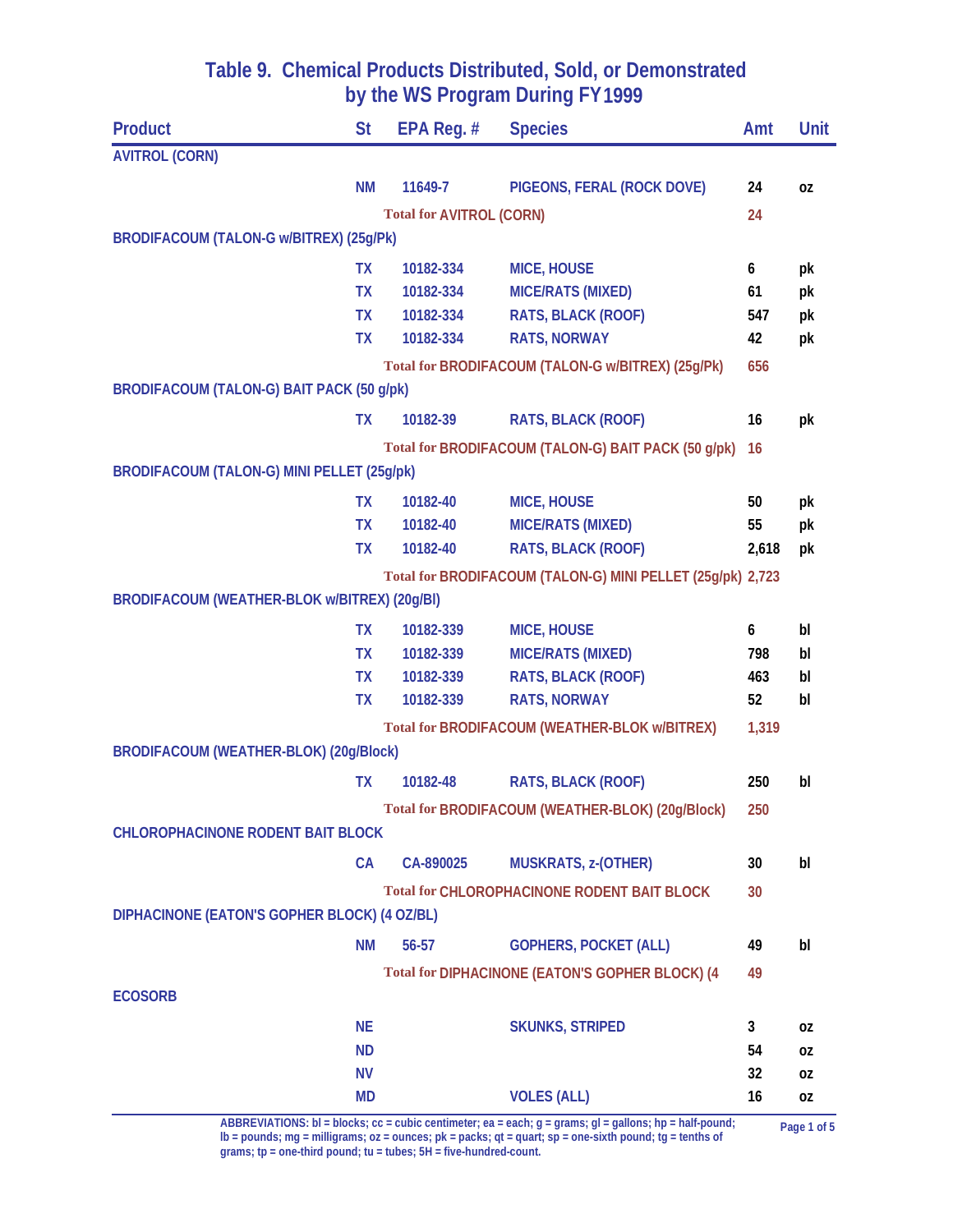| <b>Product</b>                      | <b>St</b> | EPA Reg. #                           | <b>Species</b>                                                                                                                                                                                                                | Amt     | Unit        |
|-------------------------------------|-----------|--------------------------------------|-------------------------------------------------------------------------------------------------------------------------------------------------------------------------------------------------------------------------------|---------|-------------|
|                                     |           | <b>Total for ECOSORB</b>             |                                                                                                                                                                                                                               | 105     |             |
| <b>FUMIGANT, FUMITOXIN TABLETS</b>  |           |                                      |                                                                                                                                                                                                                               |         |             |
|                                     | ΝM        | 5857-1                               | <b>GOPHERS, POCKET (ALL)</b>                                                                                                                                                                                                  | 52,335  | ea          |
|                                     | <b>NM</b> | 5857-1                               | PRAIRIE DOGS, BLACK-TAILED                                                                                                                                                                                                    | 38,300  | ea          |
|                                     | <b>NE</b> | 5857-1                               |                                                                                                                                                                                                                               | 20,175  | ea          |
|                                     | <b>NM</b> | 5857-1                               | PRAIRIE DOGS, WHITE-TAILED                                                                                                                                                                                                    | 37,900  | ea          |
|                                     | <b>NM</b> | 5857-1                               | <b>SQUIRRELS, GROUND (ALL)</b>                                                                                                                                                                                                | 650     | ea          |
|                                     | <b>NE</b> | 5857-1                               |                                                                                                                                                                                                                               | 1,100   | ea          |
|                                     |           |                                      | <b>Total for FUMIGANT, FUMITOXIN TABLETS</b>                                                                                                                                                                                  | 150,460 |             |
| <b>FUMIGANT, PHOSTOXIN</b>          |           |                                      |                                                                                                                                                                                                                               |         |             |
|                                     | <b>TX</b> | 40285-1                              | <b>GOPHERS, POCKET (ALL)</b>                                                                                                                                                                                                  | 308     | ea          |
|                                     | <b>TX</b> | 40285-1                              |                                                                                                                                                                                                                               | 5       | 5H          |
|                                     | <b>TX</b> | 40285-1                              | PRAIRIE DOGS, BLACK-TAILED                                                                                                                                                                                                    | 460     | ea          |
|                                     | <b>TX</b> | 40285-1                              |                                                                                                                                                                                                                               | 159     | 5H          |
|                                     |           | <b>Total for FUMIGANT, PHOSTOXIN</b> |                                                                                                                                                                                                                               | 932     |             |
| <b>FUMIGANT, QUICK-PHOS TABLETS</b> |           |                                      |                                                                                                                                                                                                                               |         |             |
|                                     | <b>OR</b> | 43568-3                              | <b>GOPHERS, POCKET (ALL)</b>                                                                                                                                                                                                  | 4,500   | ea          |
|                                     |           |                                      | <b>Total for FUMIGANT, QUICK-PHOS TABLETS</b>                                                                                                                                                                                 | 4,500   |             |
| <b>GAS CARTRIDGE (RODENT)</b>       |           |                                      |                                                                                                                                                                                                                               |         |             |
|                                     | <b>NV</b> | 56228-2                              | <b>GOPHERS, POCKET (ALL)</b>                                                                                                                                                                                                  | 4,900   | ea          |
|                                     | CO        | 56228-2                              |                                                                                                                                                                                                                               | 6       | ea          |
|                                     | MI        | 56228-2                              | <b>MARMOTS/WOODCHUCKS (ALL)</b>                                                                                                                                                                                               | 1,250   | ea          |
|                                     | <b>MA</b> | 56228-2                              |                                                                                                                                                                                                                               | 7,700   | ea          |
|                                     | <b>NH</b> | 56228-2                              |                                                                                                                                                                                                                               | 30      | ea          |
|                                     | <b>WV</b> | 56228-2                              |                                                                                                                                                                                                                               | 60      | ea          |
|                                     | <b>VA</b> | 56228-2                              |                                                                                                                                                                                                                               | 100     | ea          |
|                                     | TΧ        | 56228-2                              | <b>PRAIRIE DOGS, BLACK-TAILED</b>                                                                                                                                                                                             | 730     | ea          |
|                                     | CO        | 56228-2                              |                                                                                                                                                                                                                               | 20      | ea          |
|                                     | <b>NM</b> | 56228-2                              |                                                                                                                                                                                                                               | 401     | ea          |
|                                     | <b>NE</b> | 56228-2                              |                                                                                                                                                                                                                               | 100     | ea          |
|                                     | <b>NM</b> | 56228-2                              | <b>PRAIRIE DOGS, WHITE-TAILED</b>                                                                                                                                                                                             | 2,338   | ea          |
|                                     | <b>NM</b> | 56228-2                              | <b>SQUIRRELS, GROUND (ALL)</b>                                                                                                                                                                                                | 13      | ea          |
|                                     | <b>TX</b> | 56228-2                              |                                                                                                                                                                                                                               | 9       | ea          |
|                                     | <b>ND</b> | 56228-2                              |                                                                                                                                                                                                                               | 50      | ea          |
|                                     | <b>NV</b> | 56228-2                              |                                                                                                                                                                                                                               | 925     | ea          |
|                                     | <b>OR</b> | 56228-2                              |                                                                                                                                                                                                                               | 1,000   | ea          |
|                                     |           |                                      | <b>Total for GAS CARTRIDGE (RODENT)</b>                                                                                                                                                                                       | 19,632  |             |
| <b>GAS CARTRIDGE, LARGE</b>         |           |                                      |                                                                                                                                                                                                                               |         |             |
|                                     | ID        | 56228-21                             | <b>FOXES, RED</b>                                                                                                                                                                                                             | 4       | ea          |
|                                     |           |                                      | ABBREVIATIONS: bl = blocks; cc = cubic centimeter; ea = each; g = grams; gl = gallons; hp = half-pound;<br>$\mathsf{lb}$ = pounds; mg = milligrams; oz = ounces; pk = packs; gt = quart; sp = one-sixth pound; tg = tenths of |         | Page 2 of 5 |

**grams; tp = one-third pound; tu = tubes; 5H = five-hundred-count.**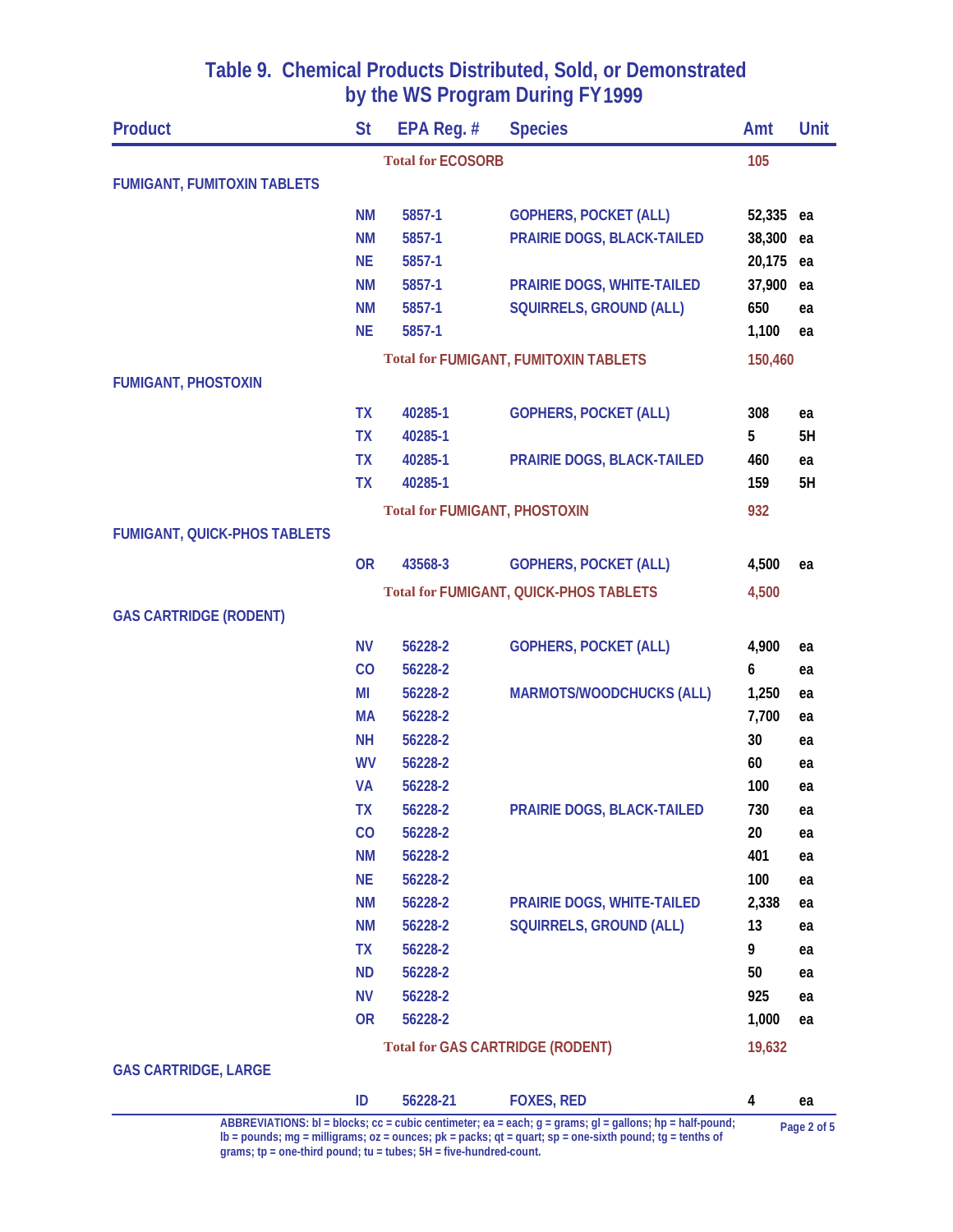| <b>Product</b>                         | <b>St</b> | EPA Reg. #                        | <b>Species</b>                                                                                              | Amt            | Unit        |
|----------------------------------------|-----------|-----------------------------------|-------------------------------------------------------------------------------------------------------------|----------------|-------------|
|                                        | <b>ND</b> | 56228-21                          | <b>SKUNKS, STRIPED</b>                                                                                      | $\overline{2}$ | ea          |
|                                        |           |                                   | <b>Total for GAS CARTRIDGE, LARGE</b>                                                                       | 6              |             |
| <b>NEUTROLEUM ALPHA</b>                |           |                                   |                                                                                                             |                |             |
|                                        | <b>ND</b> |                                   | <b>CATS, FERAL/FREE RANGING</b>                                                                             | 1              | 0Z          |
|                                        | <b>ND</b> |                                   | <b>DOGS, FERAL/FREE RANGING &amp;</b>                                                                       | 1              | 0Z          |
|                                        | <b>NV</b> |                                   | <b>SKUNKS, STRIPED</b>                                                                                      | 8              | 0Z          |
|                                        | OK        |                                   |                                                                                                             | 30             | 0Z          |
|                                        | <b>OR</b> |                                   |                                                                                                             | 32             | 0Z          |
|                                        | <b>NH</b> |                                   |                                                                                                             | 9              | 0Z          |
|                                        | <b>NM</b> |                                   |                                                                                                             | 80             | 0Z          |
|                                        | <b>TX</b> |                                   |                                                                                                             | 32             | 0Z          |
|                                        | <b>KY</b> |                                   |                                                                                                             | 11             | 0Z          |
|                                        | IA        |                                   |                                                                                                             | 1              | 0Z          |
|                                        | <b>GA</b> |                                   |                                                                                                             | 16             | 0Z          |
|                                        | <b>ND</b> |                                   |                                                                                                             | 10             | 0Z          |
|                                        | OK        |                                   | <b>SPARROWS, HOUSE/ENGLISH</b>                                                                              | 8              | 0Z          |
|                                        | <b>MD</b> |                                   | <b>VOLES (ALL)</b>                                                                                          | 8              | 0Z          |
|                                        |           | <b>Total for NEUTROLEUM ALPHA</b> |                                                                                                             | 247            |             |
| <b>PREBAITING</b>                      |           |                                   |                                                                                                             |                |             |
|                                        | <b>NE</b> |                                   | PRAIRIE DOGS, BLACK-TAILED                                                                                  | 367            | Ib          |
|                                        | <b>NY</b> |                                   | <b>RACCOONS</b>                                                                                             | 1,440          | Ib          |
|                                        |           | <b>Total for PREBAITING</b>       |                                                                                                             | 1,807          |             |
| <b>REPELLENT, BIG GAME (MGK)</b>       |           |                                   |                                                                                                             |                |             |
|                                        | <b>NH</b> | 1021-1380                         | <b>DEER, WHITE-TAILED</b>                                                                                   | 9              | gl          |
|                                        |           |                                   | <b>Total for REPELLENT, BIG GAME (MGK)</b>                                                                  | 9              |             |
| REPELLENT, BYE DEER (2.5oz pkg)        |           |                                   |                                                                                                             |                |             |
|                                        | <b>NH</b> | 64471-1                           | <b>DEER, WHITE-TAILED</b>                                                                                   | 7              | рk          |
|                                        |           |                                   | Total for REPELLENT, BYE DEER (2.5oz pkg)                                                                   | 7              |             |
| REPELLENT, DEER AWAY (LIQUID)          |           |                                   |                                                                                                             |                |             |
|                                        |           |                                   |                                                                                                             |                |             |
|                                        | <b>NH</b> | 4866-10                           | <b>DEER, WHITE-TAILED</b>                                                                                   | 37             | qt          |
|                                        |           |                                   | <b>Total for REPELLENT, DEER AWAY (LIQUID)</b>                                                              | 37             |             |
| REPELLENT, DEER AWAY (POWDER) (POUNDS) |           |                                   |                                                                                                             |                |             |
|                                        | <b>NH</b> | 4866-11                           | <b>DEER, WHITE-TAILED</b>                                                                                   | 2              | Ib          |
|                                        | <b>NH</b> | 4866-11                           | <b>MOOSE</b>                                                                                                | 1              | Ib          |
|                                        |           |                                   | Total for REPELLENT, DEER AWAY (POWDER) (POUNDS)                                                            | -3             |             |
| REPELLENT, HINDER DEER (GAL)           |           |                                   |                                                                                                             |                |             |
|                                        | <b>NH</b> | 400-383                           | <b>DEER, WHITE-TAILED</b>                                                                                   | 4              | gl          |
|                                        | WI        | 400-383                           |                                                                                                             | 5              | gl          |
|                                        |           |                                   | ABBREVIATIONS: bl = blocks; cc = cubic centimeter; ea = each; $g$ = grams; $gl =$ gallons; hp = half-pound; |                | Dage 2 of 5 |

ABBREVIATIONS: bl = blocks; cc = cubic centimeter; ea = each; g = grams; gl = gallons; hp = half-pound; page 3 of 5<br>lb = pounds; mg = milligrams; oz = ounces; pk = packs; qt = quart; sp = one-sixth pound; tg = tenths of **grams; tp = one-third pound; tu = tubes; 5H = five-hundred-count.**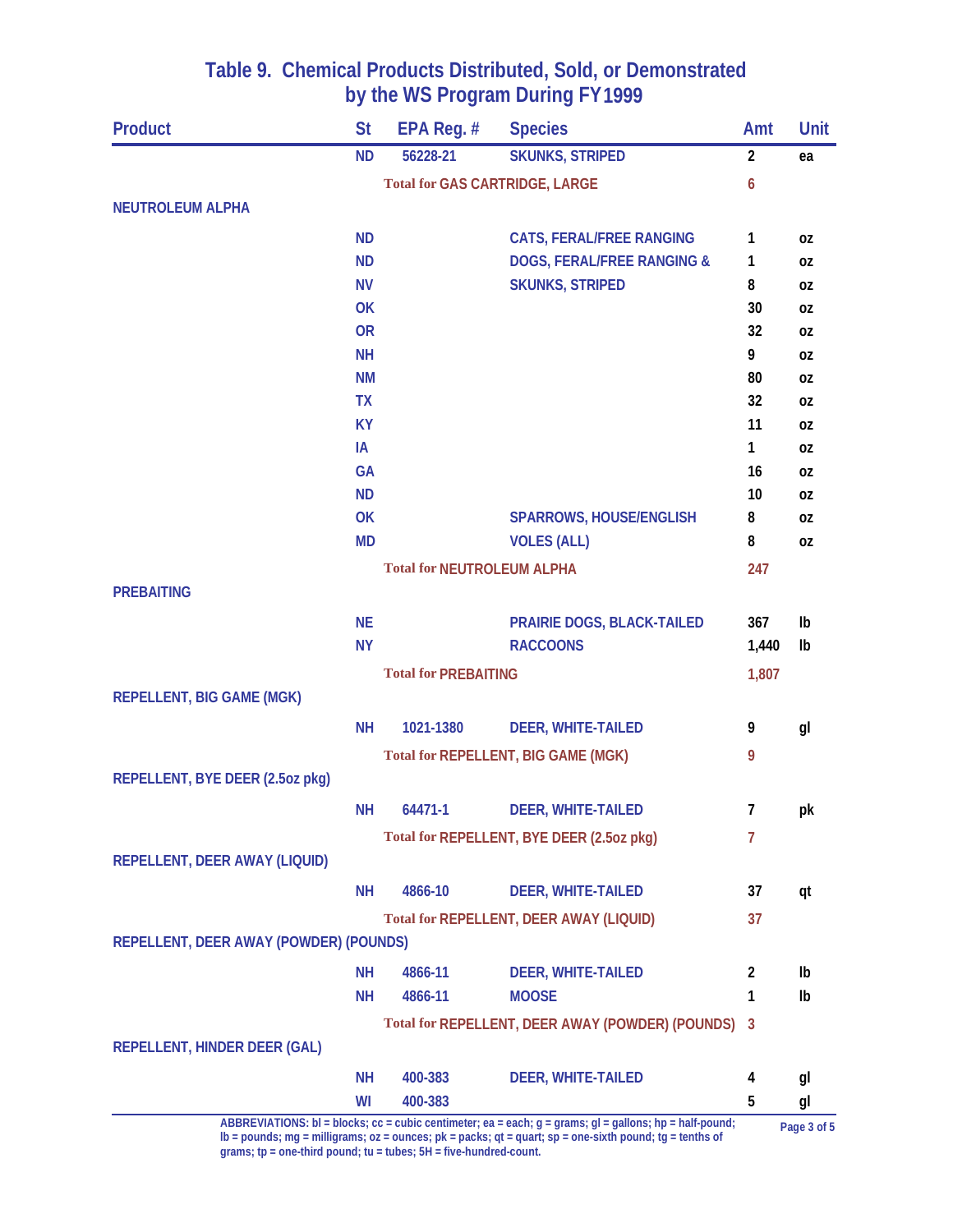| <b>Product</b>                               | <b>St</b> | EPA Reg. #                         | <b>Species</b>                                    | Amt            | <b>Unit</b>    |
|----------------------------------------------|-----------|------------------------------------|---------------------------------------------------|----------------|----------------|
|                                              |           |                                    | <b>Total for REPELLENT, HINDER DEER (GAL)</b>     | 9              |                |
| REPELLENT, HINDER DEER AND RABBIT (QTS)      |           |                                    |                                                   |                |                |
|                                              | WI        | 400-429-572                        | <b>DEER, WHITE-TAILED</b>                         | $\overline{2}$ | qt             |
|                                              | <b>NH</b> | 400-429-572                        |                                                   | 47             | qt             |
|                                              | <b>NH</b> | 400-429-572                        | <b>MARMOTS/WOODCHUCKS (ALL)</b>                   | 1              | qt             |
|                                              |           |                                    | Total for REPELLENT, HINDER DEER AND RABBIT (QTS) | 50             |                |
| REPELLENT, REJEX-IT AG-36 (METHYL ANTHRANL.) |           |                                    |                                                   |                |                |
|                                              | <b>NH</b> | 58035-9                            | <b>GEESE, CANADA</b>                              | 8              | I <sub>b</sub> |
|                                              |           |                                    | Total for REPELLENT, REJEX-IT AG-36 (METHYL       | 8              |                |
| <b>REPELLENT, RO-PEL</b>                     |           |                                    |                                                   |                |                |
|                                              | WI        | 45735-2                            | <b>DEER, WHITE-TAILED</b>                         | 160            | qt             |
|                                              |           | <b>Total for REPELLENT, RO-PEL</b> |                                                   | 160            |                |
| <b>STRYCHNINE MILO (GOPHERS)</b>             |           |                                    |                                                   |                |                |
|                                              | <b>NM</b> | 56228-19                           | <b>GOPHERS, POCKET (ALL)</b>                      | 2,391          | Ib             |
|                                              | <b>NE</b> | 56228-19                           |                                                   | 4              | Ib             |
|                                              | <b>ND</b> | 56228-19                           |                                                   | 28             | Ib             |
|                                              | <b>TX</b> | 56228-19                           |                                                   | 175            | Ib             |
|                                              | <b>OR</b> | 56228-19                           |                                                   | 35             | Ib             |
|                                              | <b>NV</b> | 56228-19                           |                                                   | 600            | I <sub>b</sub> |
|                                              |           |                                    | <b>Total for STRYCHNINE MILO (GOPHERS)</b>        | 3,233          |                |
| <b>STRYCHNINE MILO (RODENTS)</b>             |           |                                    |                                                   |                |                |
|                                              | <b>NM</b> | 56228-11                           | <b>GOPHERS, POCKET (ALL)</b>                      | 470            | Ib             |
|                                              | <b>UT</b> | 56228-11                           |                                                   | 925            | Ib             |
|                                              | <b>TX</b> | 56228-11                           |                                                   | 950            | Ib             |
|                                              |           |                                    | <b>Total for STRYCHNINE MILO (RODENTS)</b>        | 2,345          |                |
| <b>STRYCHNINE OATS (FIELD RODENTS)</b>       |           |                                    |                                                   |                |                |
|                                              | UT        | 56228-12                           | <b>GOPHERS, POCKET (ALL)</b>                      | 1,375          | Ib             |
|                                              | <b>NM</b> | 56228-12                           |                                                   | 10             | Ib             |
|                                              | <b>OR</b> | 56228-12                           |                                                   | 200            | Ib             |
|                                              |           |                                    | <b>Total for STRYCHNINE OATS (FIELD RODENTS)</b>  | 1,585          |                |
| <b>STRYCHNINE OATS (GOPHERS)</b>             |           |                                    |                                                   |                |                |
|                                              | UT        | 56228-20                           | <b>GOPHERS, POCKET (ALL)</b>                      | 250            | Ib             |
|                                              | <b>NM</b> | 56228-20                           |                                                   | 360            | Ib             |
|                                              | <b>OR</b> | 56228-20                           |                                                   | 100            | Ib             |
|                                              |           |                                    | <b>Total for STRYCHNINE OATS (GOPHERS)</b>        | 710            |                |
| ZINC PHOSPHIDE (HOPKINS) RODENT PELLETS      |           |                                    |                                                   |                |                |
|                                              | <b>NM</b> | 2393-521                           | <b>GOPHERS, POCKET (ALL)</b>                      | 20             | Ib             |
|                                              |           |                                    |                                                   |                |                |

ABBREVIATIONS: bl = blocks; cc = cubic centimeter; ea = each; g = grams; gl = gallons; hp = half-pound; page 4 of 5<br>lb = pounds; mg = milligrams; oz = ounces; pk = packs; qt = quart; sp = one-sixth pound; tg = tenths of **grams; tp = one-third pound; tu = tubes; 5H = five-hundred-count.**